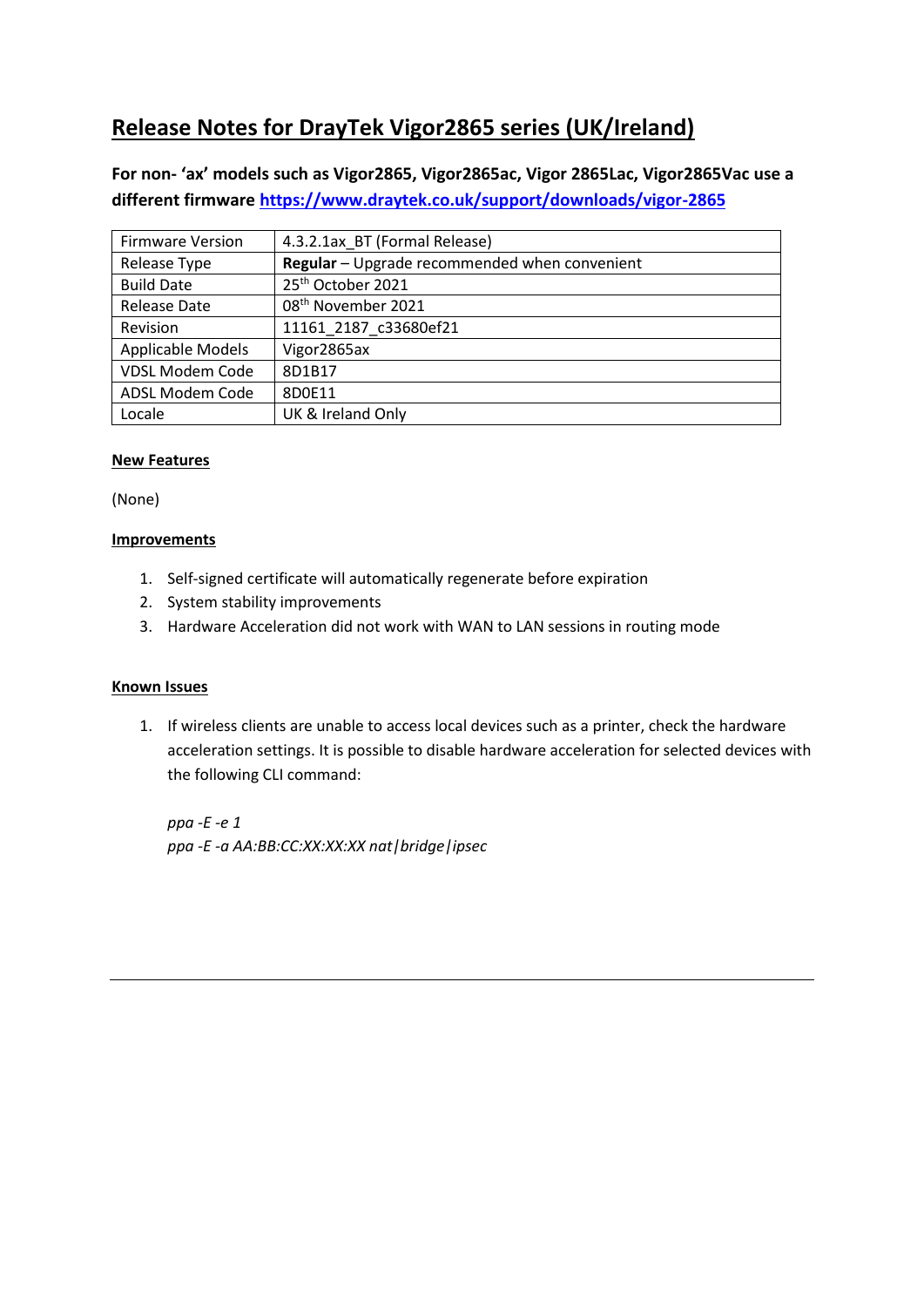## **Firmware File Types**

The ZIP file contains the firmware with two different file extensions, .ALL and .RST. The firmware is identical, but the RST file contains factory default settings. If you install the ALL file, your router will retain all existing settings. If you use the RST file, all settings will be wiped from your router.

#### **Modem Codes**

There are four firmware variants available for download.

| Download Filename   |                           | Modem Code |             |
|---------------------|---------------------------|------------|-------------|
|                     | <b>Firmware Filename</b>  | VDSL       | <b>ADSL</b> |
| v2865ax 4321 BT.zip | v2865ax 4321BT 8D1B17.all | 8D1B17     | 8D0E11      |

We recommend using firmware "v2865ax 4321BT\_8D1B17.all" unless you have specific line issues.

#### **Firmware File Types**

The ZIP file contains the firmware with two different file extensions, .ALL and .RST. The firmware is identical, but the RST file contains factory default settings. If you install the ALL file, your router will retain all existing settings. If you use the RST file, all settings will be wiped from your router.

#### **Upgrade Instructions**

It is recommended that you take a configuration backup prior to upgrading the firmware. This can be done from the router's system maintenance menu.

To upgrade firmware, select *'firmware upgrade'* from the router's system maintenance menu and select the correct file. Ensure that you select the ALL file unless you want to wipe out your router's settings back to factory default.



#### **Manual Upgrade**

If you cannot access the router's menu, you can put the router into 'TFTP' mode by holding the RESET whilst turning the unit on and then use the Firmware Utility. That will enable TFTP mode. TFTP mode is indicated by all LEDs flashing. This mode will also be automatically enabled by the router if there is a firmware/settings abnormality. Upgrading from the web interface is easier and recommended – this manual mode is only needed if the web interface is inaccessible.